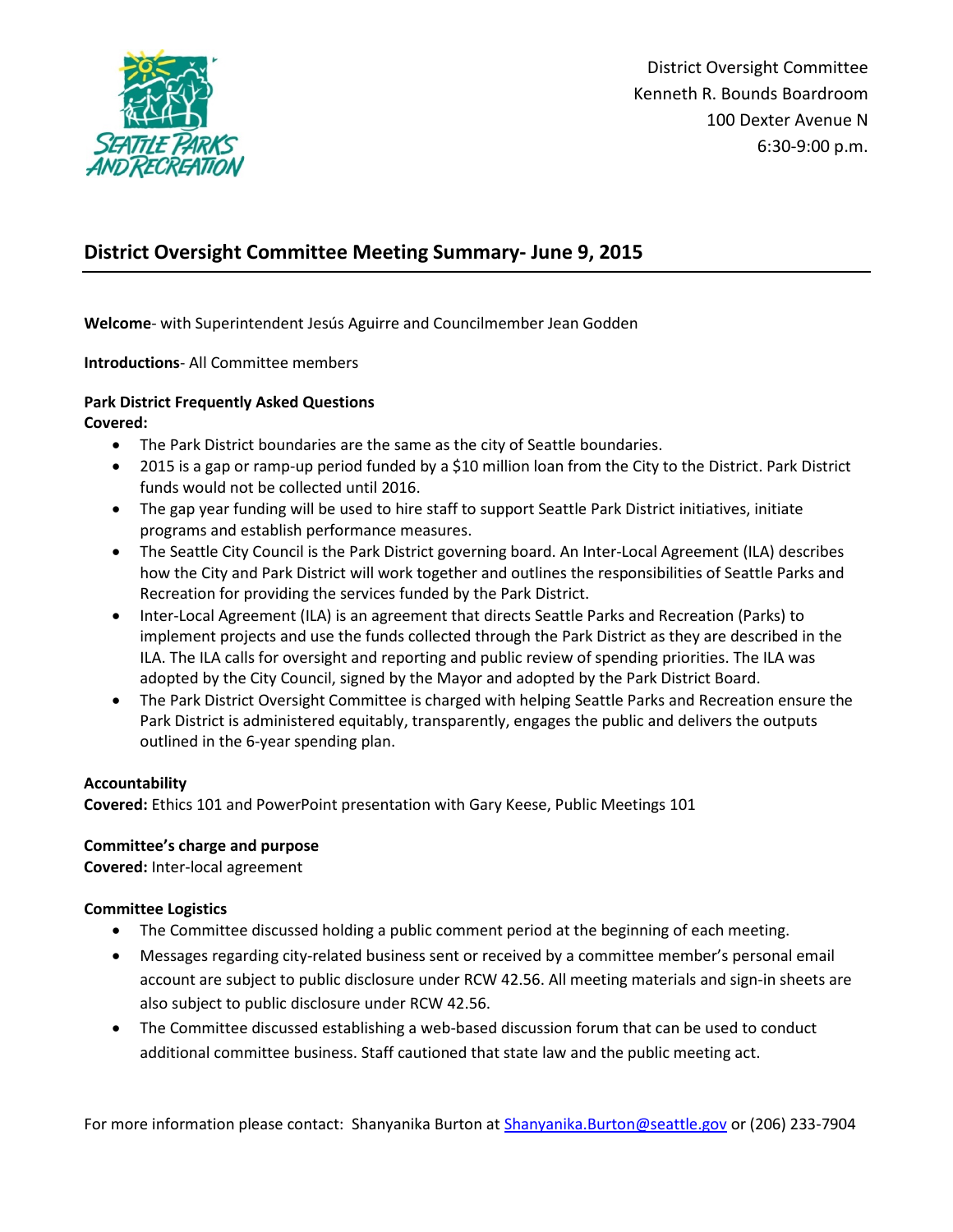Committee Logistics Continued,

- The Committee discussed establishing subcommittees to conduct additional committee business. These subcommittee meeting would be open to the public. The subcommittee meetings would not include public testimony.
- The Committee discussed a need for a committee member role and responsibilities document that clarifies member charge and purpose.
- The Committee discussed a need for the development of a meeting ground rules document.
- The Committee discussed ways to ensure all information gathered by committee members be circulated to the whole group. was given to information that may impact committee decision-making.

#### **Decisions Made**

- 1. The Committee will open each meeting with a 15 minutes public comment period. Two (2) minutes will be allowed per presenter. At the discretion of the Committee, additional time for public comment be allocated near the end of each meeting. The Committee will give the same weight to public comment that is submitted in writing as comment given in-person. Staff will record public comment submitted in writing and in-person. Staff will include any recorded public comment in the written summary for each meeting.
- 2. The Committee will reserve authority to take public testimony through a public hearing, as needed.
- 3. The Committee will adopt a set of ground rules by which meetings will be operated.
- 4. The Committee will adopt Robert's Rules of Order as their group decision-making guidelines.
- 5. The Committee will adopt a committee member role and responsibilities document that clarifies member charge and purpose.

## **Q&A**

# **Q1: What is the Citywide Recreation Scholarship Fund? How does it tie into the 6-year plan that was approved?**

*A1: The scholarship fund is part of Initiative 3.1: Restore Community Center Operations. Parks is developing a system-wide recreation scholarship program in partnership with the Associated Recreation Council, Parks' key partner in providing recreation programs. Once developed, this scholarship system will increase access to recreation programs by low-income participants valued at least \$400,000 per year. Previous to this initiative, there has only been a system-wide scholarship fund for licensed childcare programs; recreation program scholarships were funded on an ad hoc basis by individual advisory councils. This will be the first system-wide fund to help families pay for fee-based recreation programs such as youth basketball leagues, swimming lessons, art classes and the many other programs provided by Parks and Recreation.*

## **Q2: Does the 6-Year spending plan include operating and capital funds?**

*A2: Yes we will learn more in future meetings.*